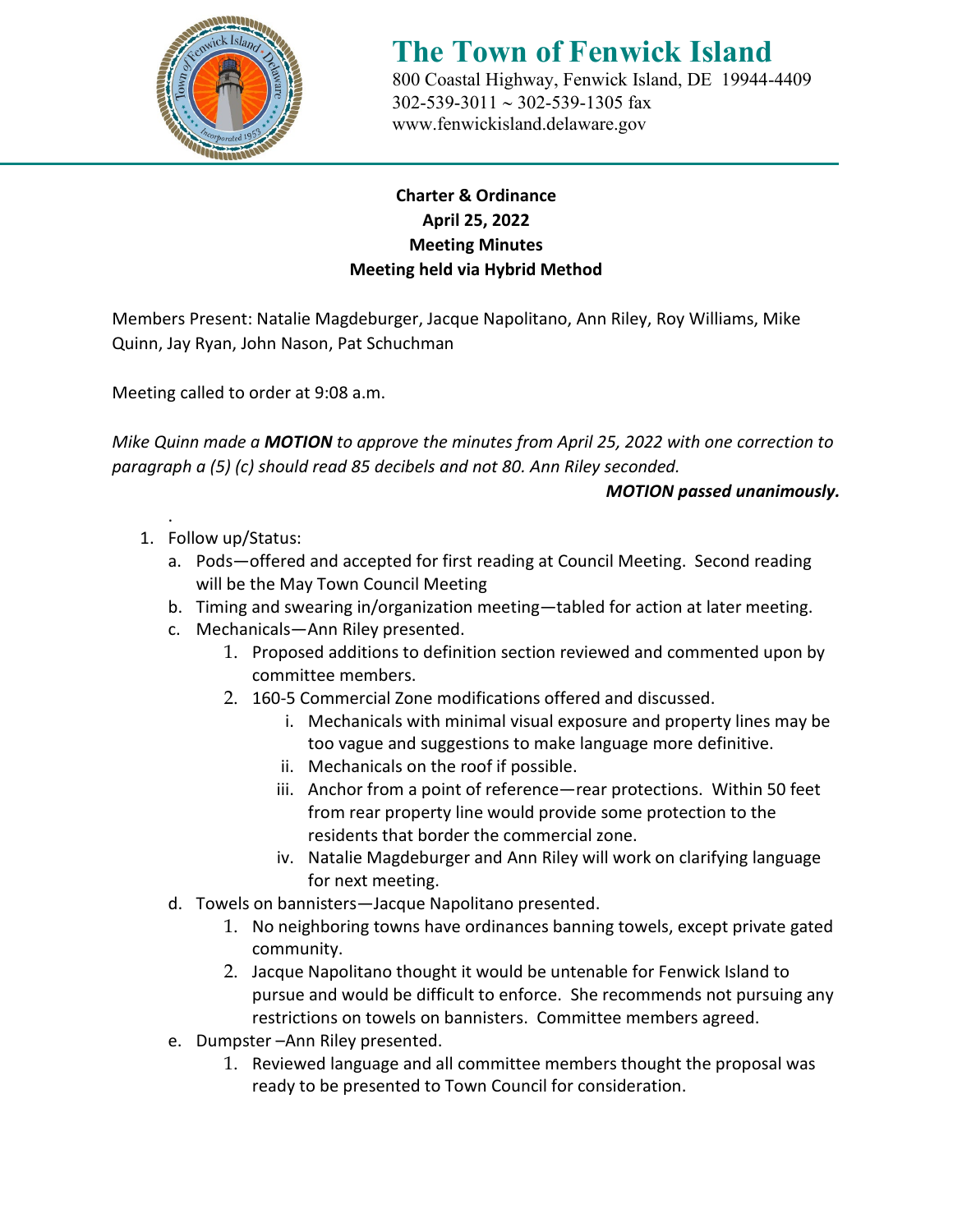

# **The Town of Fenwick Island** 800 Coastal Highway, Fenwick Island, DE 19944-4409

 302-539-3011 ∼ 302-539-1305 fax [www.fenwickisland.delaware.gov](http://www.fenwickisland.delaware.gov/)

*Mike Quinn made a MOTION to send the proposed ordinance to Town Council for first reading. Jacque Napolitano seconded. No public or committee discussion.*

#### *MOTION passed unanimously.*

- f. Historic Residence preservation---update by Natalie Magdeburger as to the status and she reported that the hearing was held without any objections. Town Council passed the ordinance on the second read. There were only 4 properties in Fenwick which had the old cottages with two buildings and the new ordinance should make it easier for those cottages to be maintained in the future.
- g. Parking in the Commercial District—Natalie Magdeburger and Roy Williams presented. Committee agreed that parking is a problem in Fenwick. Committee was advised that there is an Ad Hoc Parking committee formed to help identify solutions to the current parking problem for the commercial zone. Natalie Magdeburger advised that there were only about 122 public parking spots and that pushing commercial parking into the residential zone would not be sufficient to solve the parking problem in the future. Committee discussed need to make sure that required parking was truly adequate parking for future builds or substantial renovations. Natalie and Roy presented information regarding the Sussex County standards for parking, which Ocean View follows in large measure. Committee agreed that the parking ratios referenced by Sussex County created more adequate parking than the current ordinances.
	- 1. For HOTEL/MOTELS--MOTION FOR PARKING FOR HOTELS 1.5 PER ROOM AND 1.5 FOR EVERY 10 ROOMS. ACCESSORY USES, SUCH AS RESTAURANTS AND MEETING ROOMS SHOULD BE ADDED PER THE TYPE OF ACCESSORY USE. Meeting rooms and banquet rooms, hotel restaurants should be considered additional Restaurant/Eateries.

#### *Ann Riley made a MOTION. Jacque Napolitano seconded.*

#### *MOTION passed unanimously.*

2. RESTAURANT/EATERIES—1 per 50 feet of total patron area.

*Ann Riley made a MOTION. Roy Williams seconded.* 

#### *MOTION passed unanimously.*

3. Restaurants---how to measure –change to include measuring outside service areas when measuring space. Count all for patron area, including outside service areas and bars, except kitchen, storage area and bathroom.

*Ann Riley made a MOTION. Jacque Napolitano seconded.*